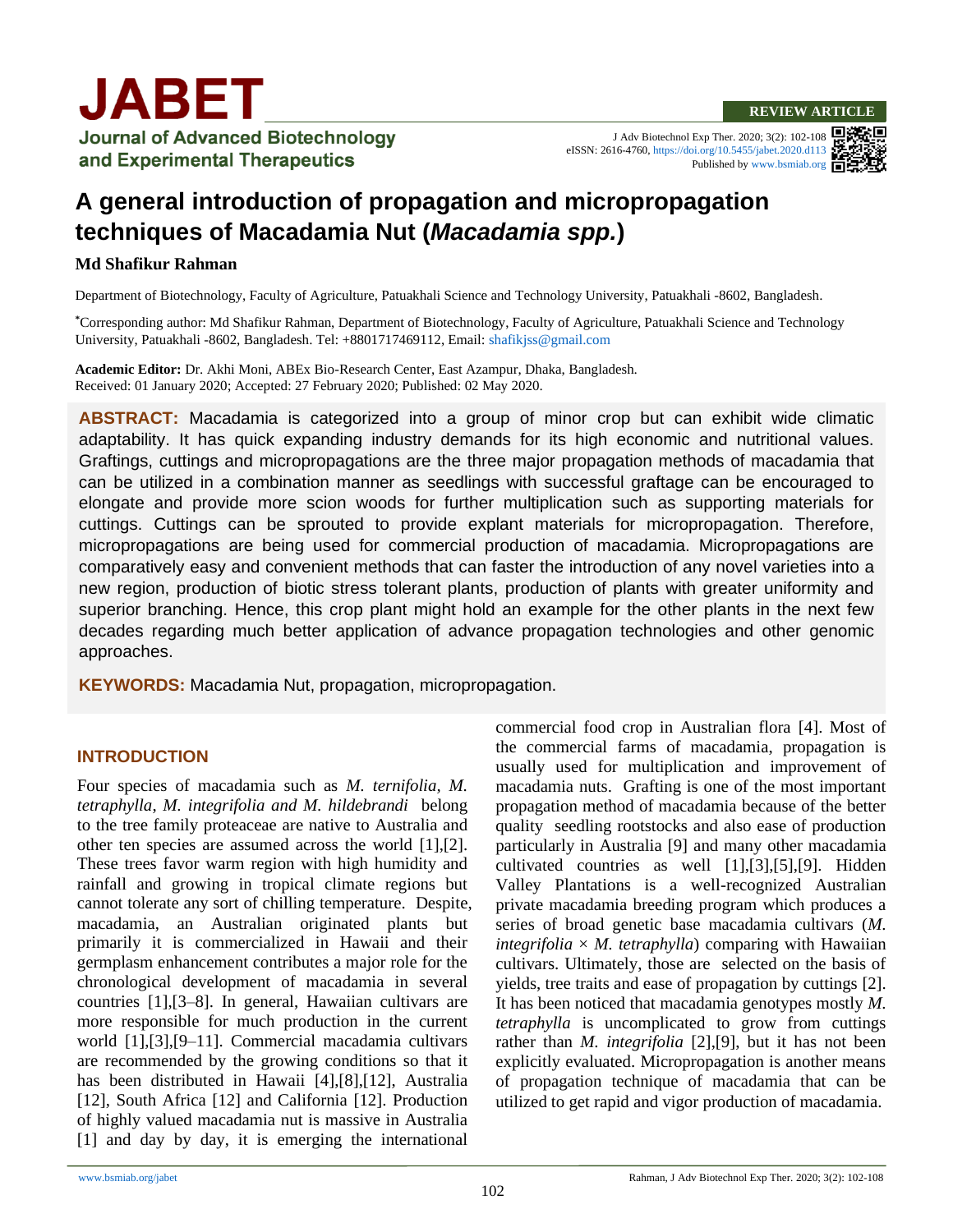## **CYTOGENETICS**

Survey reports of macadamia species have been accomplished and found that all macadamia species are diploid in nature having a total of 14 haploid chromosome number [12–14]. No disruptions are found in normal chromosome pairing or disjunction during *M. tetraphylla* and *M. integrifolia* hybridization are accomplished, and their  $F_1$  progeny remains n  $\frac{1}{4}$  14 chromosome number [1],[13]. Five other genera of macadamia's subfamily Grevilleoideae of Proteaceae family have been surveyed and reported that they have relatively small chromosomes size [1],[15]. The evidence of the number of isozyme loci of macadamia has been sorted out by Peace *et al.,* [3] and Aradhya *et al.,* [3]*,*[16] and they reveal that it is a diploid species rather than the other ancient tetraploid origins. Stace *et al.,* [15] also suggests that "if paleo-polyploidy has occurred in ancestral proteaceae then molecular genetics investigation of genera (macadamia) may reveal (extensive) gene silencing, which would have happened through the process of diploidization" [1].

#### **GROWTH AND DEVELOPMENT OF MACADAMIA**

It has been reported that four weeks to five or eight months are somewhere required for the germination of macadamia nuts after sowing of seeds. Seed dormancy actually causes the variation of seed germination among the different macadamia cultivars [1],[19]. A 15-yearold macadamia tree produces around 10,000 racemes during the flowering season [20],[21]**.** Pendulant type racemes bear a couple of hundred flowers (hermaphroditic) that look like perfect white to cream color at each whorl on the rachis. Each flower also consists an ovary having two ovules and a style covered with an extremely small stigmatic surface [12],[16],[20],[21]. In Hawaii, blooming of macadamia flowers usually occurs from November to May but in Australia it takes places from August to September which is also more numerous than in Hawaii [4],[5],[12]. It perhaps due to the fertilization of ovules in Hawaiian conditions starts in between 48 to 72 h after pollen germination [12],[20],[21]. It indicates the environmental factors involved in flower development. Macadamia is strongly mixed of out crossing, and crosspollinated species that lead to increases in yield, and quality and size of kernels [20],[21]. Scions on rootstocks of most of the plant species have great qualitative and quantitative impact on crop yields controlling through nutrient accumulation and genetic variation among the seedlings [3], particularly in apple [17]. Macadamia also exhibits a small quantitative effects on strong rootstock [1],[4] but in case of yield,

experimentally no significant difference has been found in five Hawaiian *M. integrifolia* cultivars using *M. tetraphylla* seedling rootstocks or cuttings of own-roots [1],[18].

## **PROPAGATION**

Macadamia is usually propagated by graftings and infrequently using own rooted cuttings or clonal rootstocks [1],[3],[9]. The success of graftings of macadamia entirely depends upon the age of the scions. The scion of several years old branches typically performs more success rate than younger branches [22]. Clonal propagation of rootstock significantly guides for an uniform orchards because it can control the genetic variation on the selection of cultivars [1],[17]. Splice, side wedge and approach grafts are the most commonly exploited graft techniques for young trees. On the other hand, cleft and bark grafts are more practiced for top working of aged trees [12],[19],[23]. There is the evidence on the seedling rootstocks influencing in tree nutrition which eventually assists the variation of tree size, shape, vigor, nutrient contents, and productivity of the grafted orchards of macadamia [12]. Seedling rootstocks of macadamia habitually prefers their superior quality root systems and ease of production [2]. It has been observed that *M. tetraphylla* seedlings have a preference of more potential rootstocks to *M. integrifolia* orchards[12]. Cuttings and air layering are also another two propagating tools of macadamia, but in this manner trees become weak rooted that consequently vulnerable to strong wind-flow. Rooting of cuttings in macadamia is also influenced with various factors such as indolebutyric acid and bottom heat treatment [12], [24], season, cultivars, and carbohydrate reserves [16]**.** Alternatively**,** air layered trees reduce 2.5 to 3 years the juvenile period for the first fruiting of young trees [12]. Thus, air layering techniques have been successfully practiced in many other countries across the world.

Development of grafting of commercial macadamias (*M. integrifolia* and *M. tetraphylla*) are very time consuming process and also too expensive but in Australia they are commonly put up for sale as well [2]. Usually 12 to 18 months are required for the first flowering and at all around the cost is 14-29 AUD per tree from the beginning of the process until plantation [9]. Alternatively, cuttings are the most competent and reasonably cost-effective practices by which producing of tree plants through rapid clonal multiplication can be achieved [2]. Clonal macadamia trees have been accomplished by semi-hardwood cuttings under a mist system with a wide range of success rates[2],[9],[25]. It is thus the narrow genetic bases of Hawaiian *M.*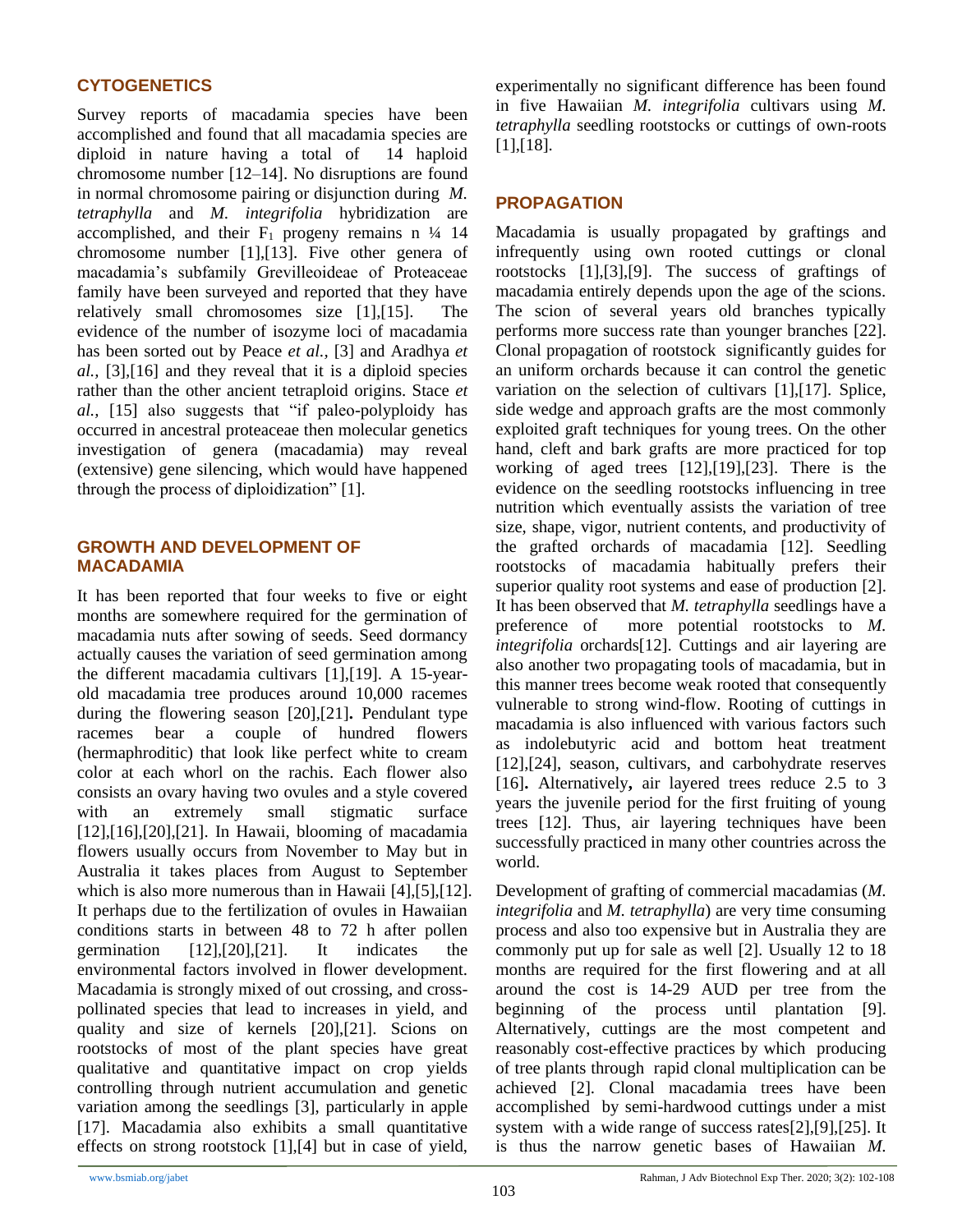*integrifolia* cultivars are relatively complicated to utilize on Hawaiian industry [2],[4],[7],[9],[26].

Beaumont is an important hybrid of *M. integrifolia*  $\times$  *M. tetraphylla* cultivars in South Africa. Potential yields and ease of propagation (cuttings) attributes of beaumont [2],[9] makes itself as the standard rootstocks in South African industry but Hawaiian cultivars perform very ordinary attitude [2]. Numerous advantages of cuttings over grafted stocks have been recognized by the most of the macadamia industries. They suggest that cuttings mediated tree plants usually provide inferior root systems rather than trees coming from seedlings or grafted stock [2],[9]. Various well adapted modified methods of cuttings are commonly being practiced in macadamia using around 3-5 mm in diameter and 15 to 20 cm long propagule tips [2],[12]. The tips are then dipped into rooting hormone before planting [2]. Cuttings are usually planted in the same collection day to prevent drying out [9]. No significant differences in tree quality can be found from cuttings when are practiced through good quality root systems and well cultural managements in the field intended for the first one and half year [2]. All cuttings are clones having several very important features such as no genetic variation, absence of rootstock suckers, lack of graft incompatibility between rootstock and scion but they are very common when plants are grown from seedling rootstocks [2],[9]. The macadamia industry didn't suggest yet any rootstock breeding program. On the other hand, well-established rootstock breeding programs are very common for the deciduous fruit trees. Screenings of potential candidate rootstocks are commenced into current breeding research for further development of breeding program in near future [2],[27]. Cuttings of *M*. *jansenii*, *M. tetraphylla*, and hybrids between *M. integrifolia* and *M*. *tetraphylla* are the good examples of superior rooting ability [2],[9]. The number of selection traits containing rooting ability, rootstockscion compatibility, disease resistance, productivity and tree size are being investigated. Therefore, the breeders will have potential scopes to incorporate those selection attributes into broad genetic base of macadamia cultivars as well [2],[9].

## **MICROPROPAGATION**

Tissue cultures are now widely used techniques for mass multiplication of various nut crops such as chestnut [16],[28], cashew nut [16],[28] walnuts [16],[29] and macadamia nut [30],[31]. Tissue culture techniques (Figure 1) for clonal propagation of macadamia have been improved since last decades [30–32] but there is lack of information regarding genetic variation of productive micropropagation [4]. It has been succeeded in regeneration of shoots from *Macadamia integrifolia*  [33] and *M. tetraphylla* [30]. However, hybrids (*M. integrifolia* x *M. tetraphylla*) and different cultivars of macadamia are available but no efficient tissue culture techniques are established yet [25]. Generally, the degree of success of tissue culture systems and their commercial viability depend upon the characteristics of explants such as genotype, source or type of mother plants and history [30],[34–37].

Various genotypes of different explants alters their response in successful tissue culture systems through the balance of their endogenous hormones [16],[36],[38],[39]. Explants like nodal segments of *M. tetraphylla* are commonly being utilized in a successful tissue culture systems of crop plants [30],[31]. The readily available axillary buds in nodal segments may be required to trigger the bud break of leaf and cotyledonary tissue otherwise proliferation of adventitious buds [16],[40] and somatic embryos [41] would be achieved before any shoot regeneration [42]. The explants from *M. tetraphylla* response better performance comparing with *M. integrifolia* in *in vitro* regeneration which signify genotypic differences among them [16],[31]. It has been reported in *in vitro* regeneration systems that oxidation of polyphenols from explants exhibits high level of variations of some selected woody plants [30],[43–46]. Phenolic exudation of young explants other than the mature trees into the culture medium is a common problem in tissue culture of woody species [45],[46]. Phenolic exudation also accumulates in macadamia shoots varying with age. Shoot tip necrosis of macadamia has also been observed which can be influenced by the relative humidity in the culture vessels [30],[31],[42].

## **SUB-CULTURING AND ROOTING**

Generally, physiological juvenility of the explants is one of the factors to the ability of vegetatively propagated woody plants [6],[47],[48]. A mature woody plant is often lack of juvenility so that it is the cause of difficulty in rooting of *in vitro* shoots [49]. *In vivo* rooting of macadamia cuttings also observes after six to nine months on moist sand without using rooting hormones because macadamia requires a long period *in vitro*  condition to initiate rooting and shooting [33],[50]. Nodal segments are the most popular and suitable explants of shoot regeneration of macadamia [30]. Beside this, both grafted seedlings and matured field growing trees of macadamia also can be utilized as source of explant materials [42].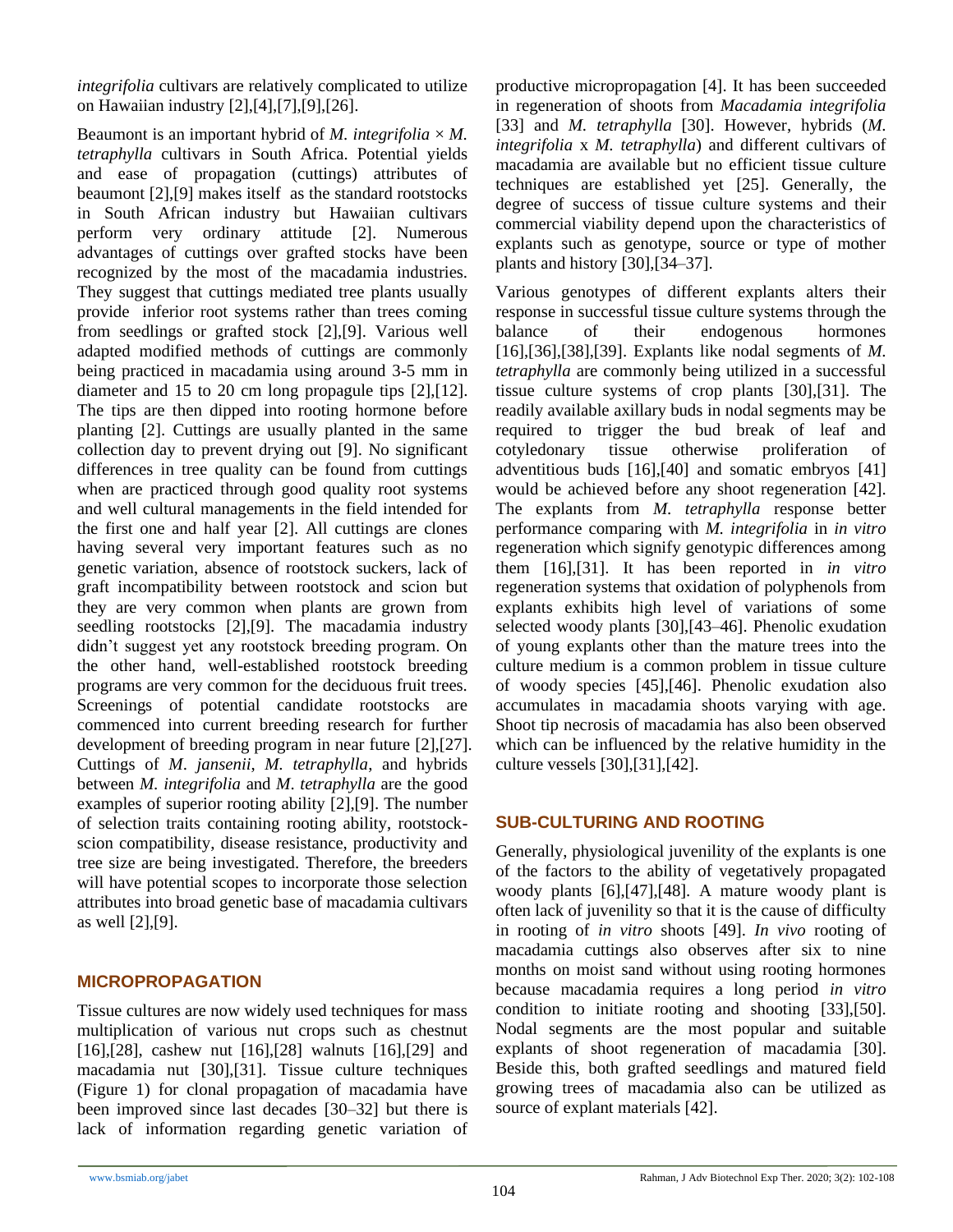Shoot regeneration from cotyledonary explants is often possible because of their production of green embryogenic calli, roots and shoot primordia followed sub-culture on medium supplemented with different auxin and cytokinin group of plant hormones [42]. On the other hand*,* somatic embryos of *M. tetraphylla* has also capability to regenerate shoots [30] and this method also can be applied to explore the improvement of shoot regeneration from the hybrids of macadamia (*M. integrifolia* x *M. tetraphylla*) and their cultivars [42],[51]. In addition, approaches such as use of epicormic shoots sprouting from the tree trucks [52], serial graftings [30],[53] also suggest for tissue rejuvenation which ultimately overcome the rooting of *in vitro* shoots of woody plants [42]. Micropropagation has ability to multiply thousands of elite clonal material

within a relatively shorter time which is very uncommon over other propagation methods. Development of any competent protocols for micropropagation of macadamia are directly associated with farm cost as propagules of macadamia should be provided to farmers at a more reasonable price [54]. *In vitro* storage [55] or cryopreservation [6],[43] can be followed to conserve elite macadamia varieties for future breeding through slow growth having cheaper cost compared to field and on-farm collections [4],[56]. Meristem culture has tendency to regenerate virus-free plants [57] while the endophytes of tissues in *in vitro* may also be induced resistance of the resultant macadamia trees to other disease phytotoxins [30],[58] along with somaclonal variation [59].



**Figure 1.** Schematic diagram of different propagation techniques of macadamia nut.

## **GENETIC VARIATIONS IN TISSUE CULTURE**

Various genetic variation in germinability (degree of germination, rate of dormancy) [1],[19],[59] has been identified in several macadamia cultivars depending upon the thickness of the nut's shell [1],[3],[18],[26],[60]. Several studies reveal the significant differences among the macadamia cultivars on the subject of rooting and the success of cuttings [1]. Cultivars of rooting response and food storage (stem carbohydrate levels) of the mother plant are variable with each other, and there, no correlation has been found in both the germinability of seeds and the average strike success of cuttings from a cultivar [1]. Generally, it is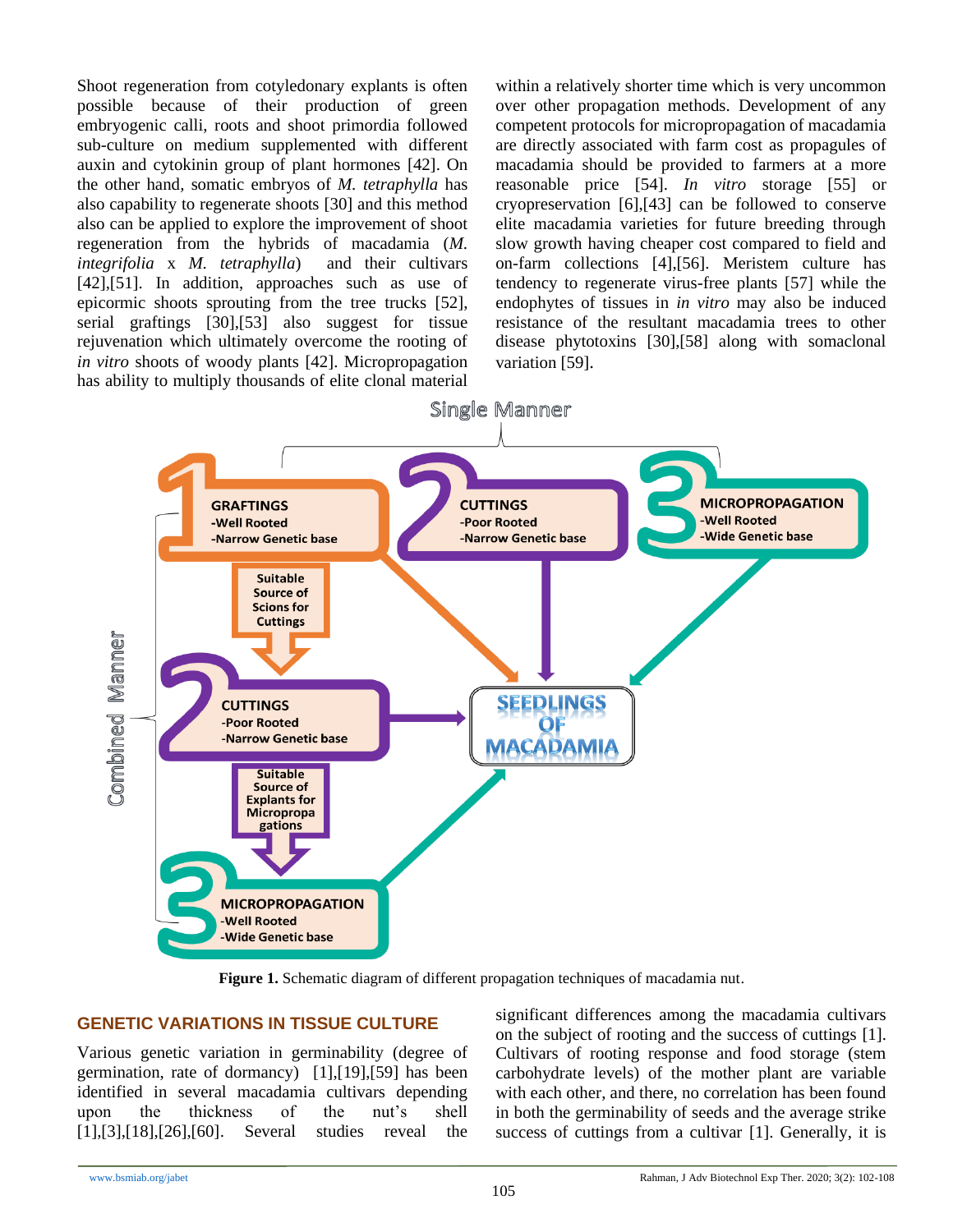bit complicated to find out any support for the hypothesis of "Hawaiian-derived cultivars are relatively more difficult to root than Australian selections" [1],[9]. Genetic differences also promote the variation in nursery growth that has been explained in several studies [1]. Cuttings from more vigorous and robust cultivars in the nursery generally tend to be wide rate of success [1], on the other hand, less vigorous cuttings usually lead poor rooting systems which are apparently less satisfactory for the further steps of any breeding programs [1],[16],[61].

#### **PROSPECTS AND FUTURE DIRECTIONS**

Macadamia is classified into a group of highly valued nut tree crop and it is also prized for carrying their richly flavored nuts, sweet and soft flesh. From graftings and cuttings, the two major means of propagating materials of macadamia having narrow genetic base, this tree is preferably propagated by grafting because it requires only 12 to 18 months for the first flowering and producing commercial quantities of seeds. On the other hand, cuttings are also practiced for a while just because of its rapid clonal multiplication but not commercial purposes because it produces inferior rooting systems. Cuttings can be sprouted of hundreds of explant materials for micropropagation utilization. Micropropagation or *in vitro* regeneration is another prominent propagating tool of macadamia that can facilitate quicker multiplication of new rootstock and scion varieties with wider genetic base. The readily available auxiliary buds in nodal segments are commonly utilized as explants in a successful micropropagation of macadamia because it generates phenolic exudation on culture media which are very essential elements to make genetic variation of macadamia. Once this macadamia plant can be established from either of those propagating systems, the certain potentiality of this plant is able to continue its fruit bearing tendency over next 100 years. Hence, the three suitable propagating tools can be used in combination order to initiate several hundred plants from a desirable single mother plant. Beside this, the bright future research of many other relevant fruits and nut species such as almonds, chestnuts, hazelnuts, pecans, pistachios, walnuts etc. can be guided with this study to improve them in aspects of agronomic or commercial attributes.

## **CONFLICTS OF INTEREST**

The authors declare no conflict of interest.

## **REFERENCES**

- [1] Hardner CM, Peace C, Lowe AJ, Neal J, Pisanu P, Powell M. Schmidt A, Spain C, Williams K. Genetic Resources and Domestication of Macadamia. In Horticultural Reviews, 2009; 35: 1–125.
- [2] Russell DM, Neal JM, Mayer R, Bell D, Topp BL. Variation of cutting rooting ability in cultivated and wild species of Macadamia. Acta Horticulturae, 2016; 1109: 197–202.
- [3] Alam M, Neal J, O'Connor K, Kilian A, Topp B. Ultrahigh-throughput DArTseq-based silicoDArT and SNP markers for genomic studies in macadamia. PLoS ONE, 2018; 13(8). <https://doi.org/10.1371/journal.pone.0203465>
- [4] O'Connor K, Hayes B, Topp B. Prospects for increasing yield in macadamia using component traits and genomics. Tree Genetics and Genomes. 2018; 14 (7).
- [5] Huett DO. Macadamia physiology review: A canopy light response study and literature review. Australian Journal of Agricultural Research. 2004; 55(6) 609-624.
- [6] Pavlov A and Bley T (Eds.). Bioprocessing of Plant In Vitro Systems, Springer reference live, 2018.
- [7] Knight A. A guide to poisonous house and garden plants. Teton NewMedia, 2007; page 324.
- [8] Mihail JD, Champaco ER. Diseases of Amaranthus spp. caused by Pythium aphanidermatum and Macrophomina phaseolina. Canadian Journal of Botany, 1993; 71(9): 1219– 1223.
- [9] Alam MM, Wilkie J, Topp BL. Early growth and graft success in macadamia seedling and cutting rootstocks. Acta Horticulturae*,* 2018;1205: 637–643.
- [10] West J. Optimising adaptation decisions in macadamia production using contingent claim valuation. Australian Journal of Agricultural and Resource Economics, 2018; 62(4), 527–547.
- [11] Hardner C. Macadamia domestication in Hawai'i. Genetic Resources and Crop Evolution, 2016; 63(8): 1411–1430.
- [12] Nagao MA, Hirae HH. Macadamia: Cultivation and physiology. Critical Reviews in Plant Sciences, (1992); 10(5): 441–470.
- [13] Peace C, Ming R, Schmidt A, Manners J, Vithanage V. Genomics of Macadamia, a Recently Domesticated Tree Nut Crop. In Genomics of Tropical Crop Plants. 2008; 313– 332.
- [14] Liu H, Yan G, Shan F, Sedgley R. Karyotypes in Leucadendron (Proteaceae): Evidence of the primitiveness of the genus. Botanical Journal of the Linnean Society, 2006; 151(3), 387–394.
- [15] Stevens PF. An end to all things? Plants and their names. Australian Systematic Botany, 2006.
- [16] Loyola-vargas VM, Ochoa-Alejo N (Eds.). Plant Cell Culture Protocols- Methods in Molecular Biology, Springer Science and Business Media, LLC, Humana Press, New York, NY, 2018; 1815.
- [17] Badenes ML, Byrne DH. Fruit breeding, 2012; 1–875.
- [18] O'Connor K, Kilian A, Hayes B, Hardner C, Nock C, Baten, A. *et al*. Population structure, genetic diversity and linkage disequilibrium in a macadamia breeding population using SNP and silicoDArT markers. Tree Genetics and Genomes, (2019); 15(2).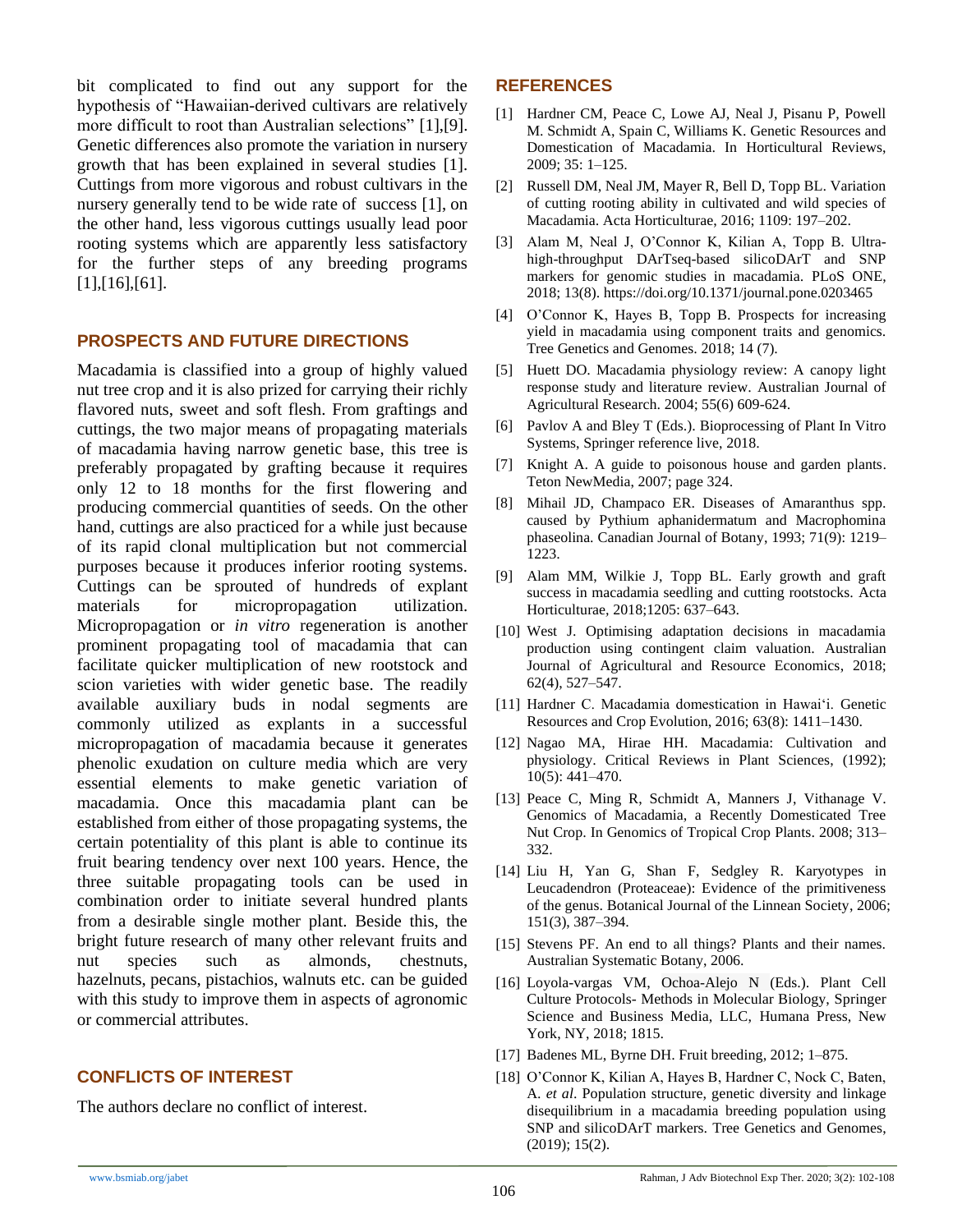- [19] Neal JM, Hardner CM, Gross CL. Population demography and fecundity do not decline with habitat fragmentation in the rainforest tree Macadamia integrifolia (Proteaceae). Biological Conservation, 2010; 143(11): 2591–2600.
- [20] Endress PK, Igersheim A. Gynoecium diversity and systematics of the basal eudicots. Botanical Journal of the Linnean Society, 1999;130(4), 305–393.
- [21] Wallace HM, Vithanage V, Exley EM. The effect of supplementary pollination on nut set of Macadamia (Proteaceae). Annals of Botany, 1996; 78(6): 765–773.
- [22] Fukunaga ET. Grafting and topworking the macadamia, University of Hawaii Agricultural Extension. Circ., 1951; 58.
- [23] Hobson L. Vegetative propagation of Macadamia nuts. S Afr Citrus J., 1971.
- [24] Kaur S. Evaluation of different doses of indole-3-butyric acid (IBA) on the rooting, survival and vegetative growth performance of hardwood cuttings of Flordaguard peach (Prunus persica L. Batch). Journal of Applied and Natural Science, 2017; 9(1): 173–180.
- [25] Alam MM, Howell E, Hardner CM, Topp BL. Variation in precocity in a macadamia breeding population. Acta Horticulturae, 2018; 1205: 645–651.
- [26] Langdon KS, King GJ, Nock CJ. DNA paternity testing indicates unexpectedly high levels of self-fertilisation in macadamia. Tree Genetics and Genomes, 2019; 15(2).
- [27] Wang SY, Chang HN, Lin KT, Lo CP, Yang NS, Shyur LF. Antioxidant properties and phytochemical characteristics of extracts from Lactuca indica. Journal of Agricultural and Food Chemistry, 2003; 51(5): 1506–1512.
- [28] Gaidamashvili M, Khurtsidze E, Khechoshvili V. Conservation of six threatened tree species of Georgia by in vitro propagation. Acta Horticulturae, 2017; 1187: 189–198.
- [29] Licea-Moreno RJ, Contreras A, Morales AV, Urban I, Daquinta M, Gomez L. Improved walnut mass micropropagation through the combined use of phloroglucinol and FeEDDHA. Plant Cell, Tissue and Organ Culture, 2015; 123(1): 143–154.
- [30] Ahmad N, Faisal M. Thidiazuron: From urea derivative to plant growth regulator. Thidiazuron: From Urea Derivative to Plant Growth Regulator, 2018; 1–491.
- [31] Mulwa RMS, Bhalla PL. Assessment of clonal stability of in vitro regenerated shoots of Macadamia tetraphylla by RAPD analysis. Australian Journal of Agricultural Research, 2007; 58(3): 253–257.
- [32] Jain A, Apparanda C, Bhalla PL. Evaluation of genetic diversity and genome fingerprinting of Pandorea (Bignoniaceae) by RAPD and inter-SSR PCR. In Genome, 1999; 42: 714–719.
- [33] Aboubacar K, Sidikou DSR. In vitro regeneration of Neocarya macrophylla (Sabine) Prance, wild fruit of Niger. African Journal of Biotechnology, 2018; 17(33): 1007–1014.
- [34] Xie X, Agüero CB, Wang Y, Walker MA. Genetic transformation of grape varieties and rootstocks via organogenesis. Plant Cell, Tissue and Organ Culture, 2016; 126(3): 541–552.
- [35] Sugiharto B. Chapter 8: Biotechnology of drought-tolerant sugarcane. In: Oliveira AD (ed) Sugarcane Technology and Research. IntechOpen, Florida, USA, 2018;139-165.
- [36] Varshney A, Anis M. Trees: Propagation and conservation: Biotechnological approaches for propagation of a multipurpose tree, Balanites aegyptiaca Del. Trees: Propagation and Conservation: Biotechnological Approaches for Propagation of a Multipurpose Tree, Balanites Aegyptiaca Del. 2014; 1–116.
- [37] Sayed A, Radah AM. Molecular and Protein Analysis for the Identification of Salt Tolerance of the In-vitro Propagated Lemon Genotypes Propagated Lemon التحلیل الجزیئي والبروتیني لتحمل الملوحة في أصناف = Genotypes Abdulaziz King , "اللیمون الناتجة من اإلكثار المعملي الدقیق University: Scientific Publishing Centre, 2017.
- [38] Gubiš J, Lajchová Z, Klčová L, Jureková Z. Influence of growth regulators on plant regeneration in tomato. Horticultural Science, 2018; 32(3): 118–122.
- [39] El-Esawi MA. Introductory Chapter: Hormonal Regulation in Plant Development and Stress Tolerance. In Phytohormones - Signaling Mechanisms and Crosstalk in Plant Development and Stress Responses, 2017. InTech.
- [40] Correia S, Cunha AE, Salgueiro L, Canhoto JM. Somatic embryogenesis in tamarillo (Cyphomandra betacea): Approaches to increase efficiency of embryo formation and plant development. Plant Cell, Tissue and Organ Culture, 2012; 109(1): 143–152
- [41] Amer A, Mohamed G, Pantaleo V, Leonetti P, Hanafy MS. In vitro regeneration through organogenesis in Egyptian chickpea. Plant Biosystems, 2019; 153(6): 835–842.
- [42] Naing AH, Il Park K, Chung MY, Lim KB, Kim CK. Optimization of factors affecting efficient shoot regeneration in chrysanthemum cv. Shinma. Revista Brasileira de Botanica, 2016; 39(4): 975–984.
- [43] Pua EC, Davey MR. (Eds.). Transgenic Crops V. Biotechnology in Agriculture and Forestry, Springer, 2007.
- [44] Ng TLM, Karim R, Tan YS, Teh HF, Danial AD, Ho LS, Harikrishna, JA. Amino acid and secondary metabolite production in embryogenic and non-embryogenic callus of fingerroot ginger (*Boesenbergia rotunda*). PLoS ONE, 2016; 11(6).
- [45] Ghadirzadeh-Khorzoghi E, Jahanbakhshian-Davaran Z, Seyedi SM. Direct somatic embryogenesis of drought resistance pistachio (*Pistacia vera* L.) and expression analysis of somatic embryogenesis-related genes. South African Journal of Botany, 2019; 121: 558–567.
- [46] Carra A, Catalano C, Badalamenti O, Carimi F, Pasta S, Motisi A, Garfì G. Overcoming sexual sterility in conservation of endangered species: the prominent role of biotechnology in the multiplication of Zelkova sicula (Ulmaceae), a relict tree at the brink of extinction. Plant Cell, Tissue and Organ Culture, 2019; 137(1): 139–148.
- [47] Tuskan GA, Mewalal R, Gunter LE, Palla KJ, Carter K, Jacobson DA. Muchero W. Defining the genetic components of callus formation: A GWAS approach. PLoS ONE, 2018; 13(8).
- [48] Vasava D, Kher MM, Nataraj M, Teixeira da Silva JA. Bael tree (Aegle marmelos (L.) Corrêa): importance, biology, propagation, and future perspectives. Trees - Structure and Function. Springer Verlag, 2018.
- [49] Ashraf M, Ahmad MSA, Öztürk M, Aksoy A. Crop production for agricultural improvement. Crop Production